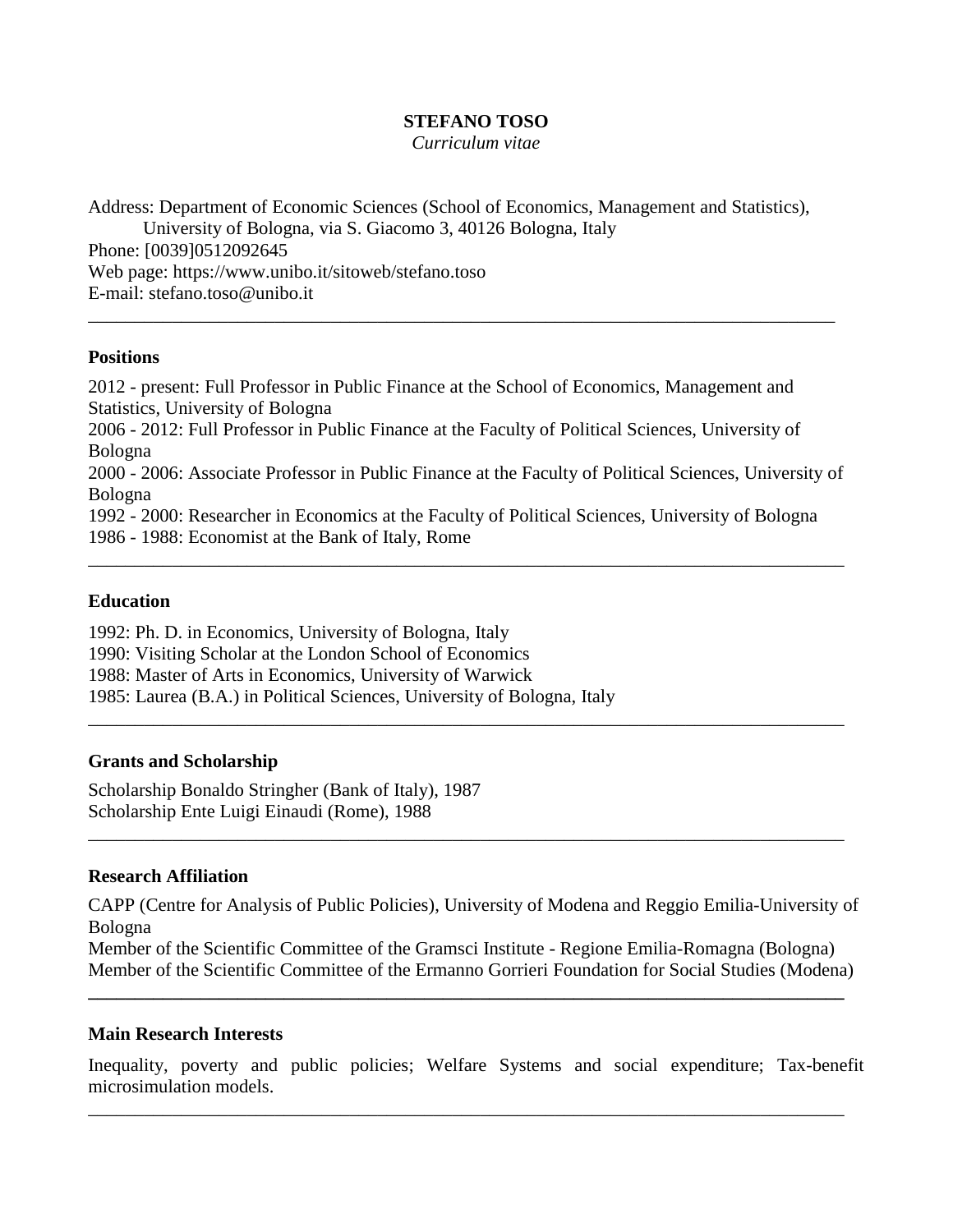### **Main Past Research and Consulting Activities**

Collaboration to the Quarterly Forecasting Report of the Italian Economy edited by Prometeia Association, a Foundation of Applied Econometric Research and Forecasting (1993-1999). Consultant of the Minister of Finance (1995).

Consultant of the Commission of Inquiry on Poverty and on Deprivation - Head of the Government (1994-1996).

Consultant of the Technical Commission on Public Spending - Ministry of Treasury (1997-1999). Consultant of the Commission of Inquiry on Social Exclusion – Head of the Government, Dept. of Social Affairs (2000-2001).

Participant in international research projects financed by European Commission (EUROMOD - A European Tax-benefit model, 2000-2003; MICRESA - Micro-level analysis of the European Social Agenda: combating poverty and social exclusion through changes in social and fiscal policy, 2003- 2006).

Member of the working group for the revision of the methodology to estimate absolute poverty in Italy (National Institute of Statistics, ISTAT) (2004-2009).

\_\_\_\_\_\_\_\_\_\_\_\_\_\_\_\_\_\_\_\_\_\_\_\_\_\_\_\_\_\_\_\_\_\_\_\_\_\_\_\_\_\_\_\_\_\_\_\_\_\_\_\_\_\_\_\_\_\_\_\_\_\_\_\_\_\_\_\_\_\_\_\_\_\_\_\_\_\_\_\_\_\_

## **Teaching Activity**

| Undergraduate (lauree magistrali) 1997 – present                                                   |                  | Public Policies and Income Redistribution    |
|----------------------------------------------------------------------------------------------------|------------------|----------------------------------------------|
| Undergraduate (lauree triennali) $2000 - 2007$                                                     |                  | Microeconomics                               |
| Undergraduate (lauree triennali)                                                                   | $2007$ – present | <b>Public Economics</b>                      |
| Graduate (dottorato di ricerca)                                                                    | $2003 - 2007$    | Theory of inequality and poverty measurement |
| Collegio Superiore (Univ. of Bologna) $2016 - 2021$ Topics in economics of inequality, poverty and |                  |                                              |
| public policies                                                                                    |                  |                                              |

\_\_\_\_\_\_\_\_\_\_\_\_\_\_\_\_\_\_\_\_\_\_\_\_\_\_\_\_\_\_\_\_\_\_\_\_\_\_\_\_\_\_\_\_\_\_\_\_\_\_\_\_\_\_\_\_\_\_\_\_\_\_\_\_\_\_\_\_\_\_\_\_\_\_\_\_\_\_\_\_\_\_

## **Academic Activity**

Papers presented at invited seminars

European Economic Association; University of Milan; Bocconi University; Applied Econometrics Association meetings; Società Italiana di Economia Pubblica - SIEP (various meetings); Centre for Household, Income, Labour, and Demographic Economics - CHILD; International Association for the Research in Income and Wealth – IARIW meetings; Fondazione E. Gorrieri per gli studi sociali, Modena (various meetings); University of Trento; Eurocities – Network of Local Authority Observatories on Active Inclusion (NLAO); Espanet Italia – Cà Foscari, University of Venice (various meetings).

## Referee Activity

Economia Politica, Economica, Politica Economica/Journal of Economic Policy, Rivista Italiana di Politiche Pubbliche/Italian Journal of Social Policy, Rivista Italiana degli Economisti, Politiche sociali/Social Policies.

## **Institutional academic activity**

Degree Program director (coordinatore) of the Master (Laurea magistrale) in Economia e politica economica, School of Economics, Management and Statistics, University of Bologna (2014-2017; 2020-present).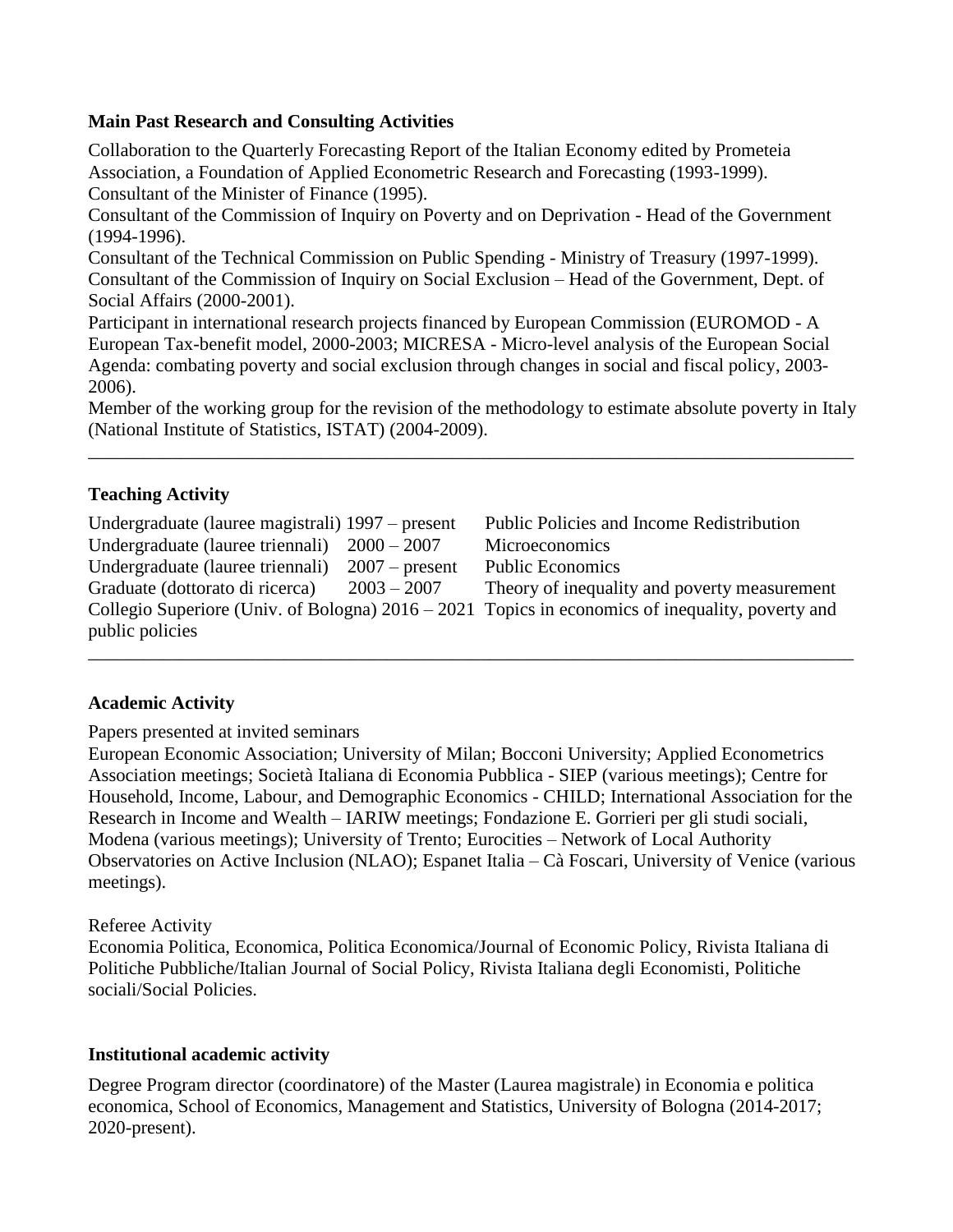Degree Program director (coordinatore) of the Bachelor (Laurea) in Economia, mercati e istituzioni, School of Economics, Management and Statistics, University of Bologna (2015-2018). Member of the Scientific Committee of the Collegio Superiore (University of Bologna) (2018-…).

\_\_\_\_\_\_\_\_\_\_\_\_\_\_\_\_\_\_\_\_\_\_\_\_\_\_\_\_\_\_\_\_\_\_\_\_\_\_\_\_\_\_\_\_\_\_\_\_\_\_\_\_\_\_\_\_\_\_\_\_\_\_\_\_\_\_\_\_\_\_\_\_\_\_\_\_\_\_\_\_\_\_

# **Main Publications**

(books and articles in peer-reviewed journals or in national/international books)

'Le politiche per l'assistenza' (Public finance in Italy 2020. Social assistance policies) (2021), (with M. Baldini), in G. Arachi, M. Baldini, S. Toso (eds.), *La finanza pubblica italiana. Rapporto 2020*, Bologna, Il Mulino, pp. 45-70.

'La pensione di cittadinanza: un'occasione persa?' (Citizenship Pension: A Wasted Opportunity?) (2019), (with M. Baldini and C. Mazzaferro), *La Rivista delle Politiche sociali*, n. 3/2019, pp. 63-84.

'Le politiche per l'assistenza: il reddito di cittadinanza' (Public finance in Italy 2019. Social assistance policies: the Citizenship Income) (2019), (with M. Baldini, G. Gallo and L. Lusignoli), in G. Arachi, M. Baldini (eds.), *La finanza pubblica italiana. Rapporto 2019*, Bologna, Il Mulino, pp. 81-113.

'Il reddito di base: fondamenti teorici e problemi applicativi' (Basic income: theoretical foundations and problems of implementation), in *Rivista del Diritto della Sicurezza Sociale*, anno XVIII, n. 4/2018, pp. 731-738.

'Il reddito minimo in Italia: una ricostruzione storico-analitica' (Minimum income in Italy: an historical and analytical overview), in *Nuove (e vecchie) povertà: quale risposta? Reddito d'inclusione, reddito di cittadinanza e oltre*, a cura delle Fondazioni Astrid e Circolo Fratelli Rosselli, Bologna, Il Mulino 2018, pp. 223-237.

'Le politiche di reddito minimo in Italia' (Minimum income policies in Italy), in *Quaderni Rassegna Sindacale - Lavori*, anno XIX, n. 3/2018, pp. 131-144.

'Assistenza e ammortizzatori sociali' (Public finance in Italy 2018. Social assistance and social shock absorbers) (2018), (with G. Gallo), in G. Arachi, M. Baldini (eds.), *La finanza pubblica italiana. Rapporto 2018*, Bologna, Il Mulino, pp.77-99.

'Previdenza e assistenza' (Public finance in Italy 2017. Social insurance and social assistance) (2017), (with M. Baldini), in G. Arachi, M. Baldini (eds.), *La finanza pubblica italiana. Rapporto 2017*, Bologna, Il Mulino, pp.103-130.

'Il tema della condizionalità: principi e ipotesi in campo' (Targeting welfare: principles and practical applications) (2017), *Italianieuropei*, vol. 2/17, pp. 115-121.

*Reddito di cittadinanza. O reddito minimo?* (*Basic Income. Or minimum income?*) (2016), Bologna, Il Mulino.

'Assistenza e ammortizzatori sociali' (Public finance in Italy 2016. Social assistance and social insurance in the labour market) (2016), (with M. Baldini), in G. Arachi, M. Baldini (eds.), *La finanza pubblica italiana. Rapporto 2016*, Bologna, Il Mulino, pp.89-112.

'Crisi economica, distribuzione del reddito e politiche sociali' (Public finance in Italy 2015. Economic crisis, distribution of income and social policies) (2015), (with M. Baldini), in G. Arachi, M. Baldini (eds.), *La finanza pubblica italiana. Rapporto 2015*, Bologna, Il Mulino, pp.85-110.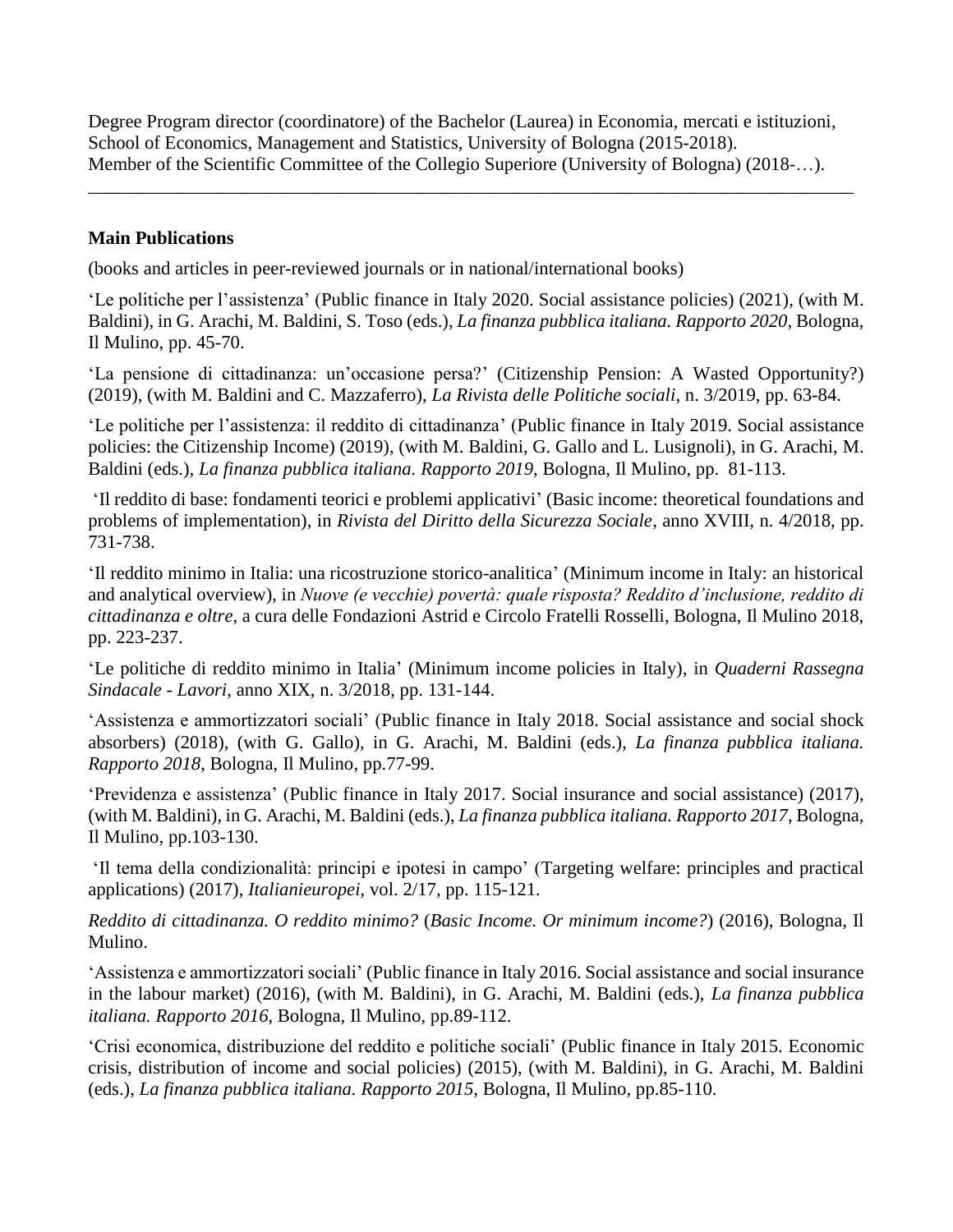'Gli interventi a sostegno del reddito e di contrasto della povertà' (Income maintenance and fight to poverty) (2015), (with S. Ruffini), in Scuola Superiore di Politiche per la Salute, *Evoluzione del welfare regionale nel contesto del federalismo.* Ricerca svolta per la Regione Emilia-Romagna.

'Selettività ed equità nella spesa di welfare in Italia: il nuovo Isee' (Selectivity and equity in the Italian welfare expenditure) (2014), *Nuove Tutele*, III(1), pp. 29-35.

'Austerità fiscale, distribuzione del reddito e politiche sociali negli anni della grande recessione' (Public finance in Italy 2014. Fiscal austerity, income distribution and social policies in the years of the great recession) (2014), (with M. Baldini), in A. Zanardi (ed.), *La finanza pubblica italiana. Rapporto 2014*, Bologna, Il Mulino.

'La riforma dell'Isee: una nuova chance per l'universalismo selettivo' (The reform of targeting criteria in Italy: a new chance for the selective universalism) (2014), *Politiche sociali,* I(1), pp. 121-126*.*

'Sostegno del reddito e lotta alla povertà: le politiche pubbliche in tempo di crisi' (Public finance in Italy 2013. Income maintenance and fight to poverty: the role of public policies during the crisis) (2013), (with M. Baldini), in A. Zanardi (ed.), *La finanza pubblica italiana. Rapporto 2013*, Bologna, Il Mulino.

'Ammortizzatori sociali e spesa per assistenza: la via impervia delle riforme' (Public finance in Italy 2012. Labour market and social assistance: the impervious way for reforms) (2012), (with M. Baldini), in A. Zanardi (ed.), *La finanza pubblica italiana. Rapporto 2012*, Bologna, Il Mulino.

'Ammortizzatori sociali e spesa per assistenza: l'impatto della crisi e le risposte di policy' (Public finance in Italy 2011. Labour market and social assistance: the impact of the crisis and policies' responses) (2011), (with M. Baldini), in M.C. Guerra, A. Zanardi (eds.), *La finanza pubblica italiana. Rapporto 2011*, Bologna, Il Mulino.

'Origini familiari e scelte di istruzione' (Family background and choices of education) (2010), (with D. Filippis), in M. Baldini, P. Bosi e P. Silvestri (eds.), *Le città incartate. Mutamenti nel modello emiliano alle soglie della crisi*, Bologna, Il Mulino.

'L'Isee e la spesa per assistenza ai non autosufficienti' (Targeting criteria and Long term care) (2010), in Gori C. (ed.), *Il sistema di protezione e cura delle persone non autosufficienti. Prospettive, risorse e gradualità degli interventi*, Ministero del Lavoro, Roma. Disponibile all'indirizzo: http://www.lavoro.gov.it/Lavoro/Strumenti/StudiStatistiche/

'Come migliorare e potenziare l'Indicatore della situazione economica' (How to improve the targeting criteria in the Italian public assistance expenditure) (2010), (with M. Baldini), in G. Ciccarone, M. Franzini and E. Saltari (eds.), *L'Italia possibile. Equità e crescita*, Milano, F. Brioschi Editore.

'Ammortizzatori sociali e spesa per assistenza: il mancato approdo delle riforme' (Public finances in Italy 2000-2009. Labour market and social policies) (2010), (with E. Pisano), in M.C. Guerra, A. Zanardi (eds.), *La finanza pubblica italiana. Rapporto 2010*, Bologna, Il Mulino.

*Diseguaglianza, povertà e politiche pubbliche* (*Inequality, poverty and public policies*) (2009), (with M. Baldini), Second Edition, Bologna, Il Mulino.

'The Distribution of Total Wealth in Italy: 1991-2002' (2009), (with C. Mazzaferro), *Review of Income and Wealth*, vol. 55, n. 3, pp. 779-802.

'Previdenza e assistenza: misure anticrisi e congelamento delle riforme' (Public finances in Italy 2009: Social insurance and social policies) (2009), (with C. Mazzaferro), in M.C. Guerra, A. Zanardi (eds.), *La finanza pubblica italiana. Rapporto 2009*, Bologna, Il Mulino.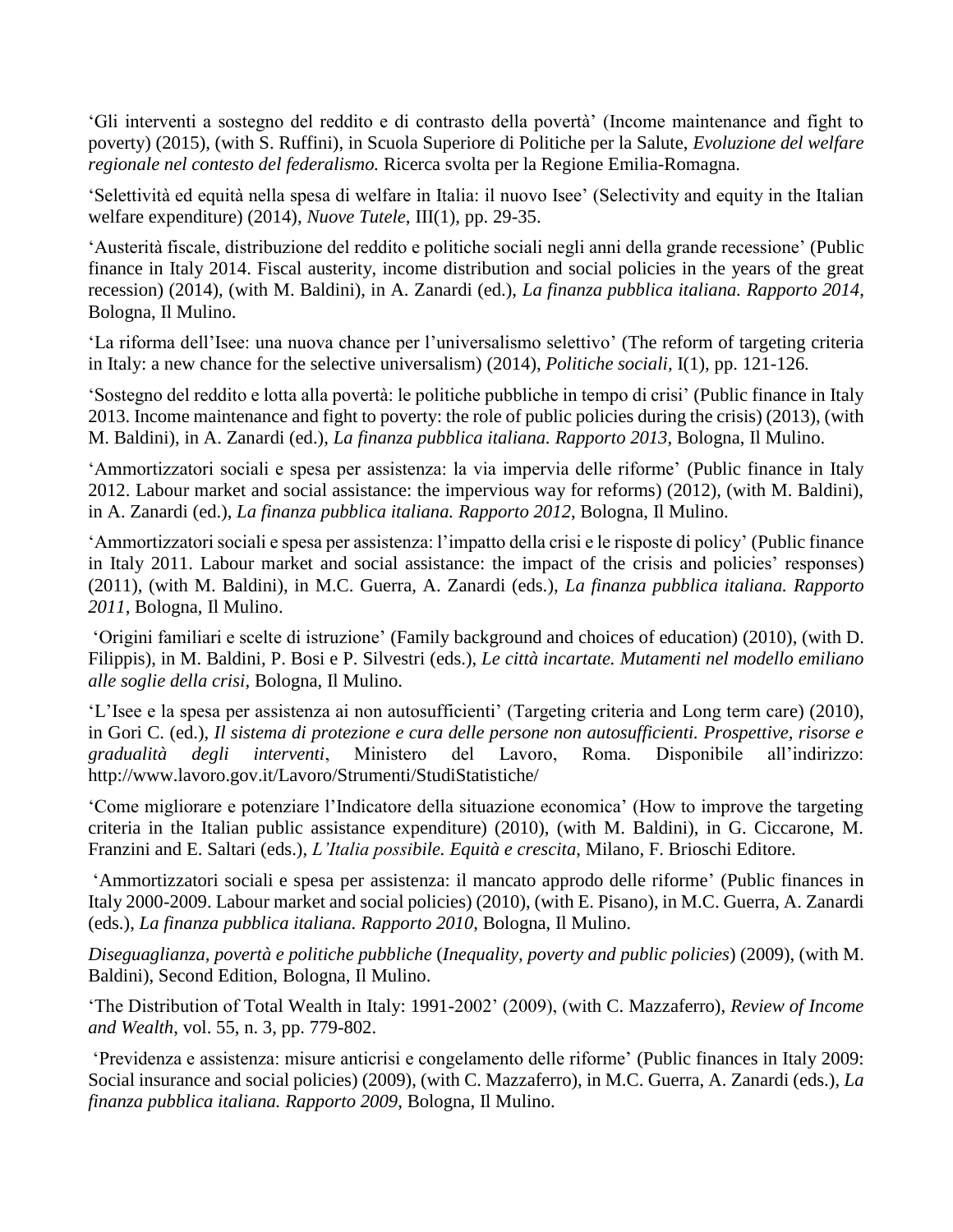'Cinque vie per ridurre la diseguaglianza tra i redditi' (Five ways to reduce income inequality) (2008), (with M. Baldini), Confindustria Centro Studi, *Scenari Economici*, Giugno 2008, N. 2.

'Previdenza e assistenza: spinte riformatrici e speranze disattese' (Public finances in Italy 2008: Social insurance and social policies) (2008), (with C. Mazzaferro), in M.C. Guerra, A. Zanardi (eds.), *La finanza pubblica italiana. Rapporto 2008*, Bologna, Il Mulino.

'Chi ha beneficiato delle riforme del nostro sistema di tax-benefit? Le ultime due legislature a confronto" (Who gained from the reforms of the Italian tax-benefit system? A comparison between the last two governments) (2007) (with M. Baldini and M. Morciano), in A. Brandolini, C. Saraceno (eds.), *Povertà e benessere. Una geografia delle diseguaglianze in Italia*, Bologna, Il Mulino.

'Povertà minorile e politiche pubbliche: una prospettiva europea" (Child poverty and public policies: a European perspective) (2007) (with D. Mantovani), in A. Brandolini, C. Saraceno (eds.), *Povertà e benessere. Una geografia delle diseguaglianze in Italia*, Bologna, Il Mulino.

'Family Transfers and Child Poverty in Greece, Italy, Spain and Portugal', (2007), (with M. Matsaganis, C. O'Donoghue, H. Levy, M. Coromaldi, M. Mercader-Prats, C. Farinha Rodrigues and P. Tsakloglou), in O. Bargain (ed.), *Micro-simulation in Action: Policy Analysis in Europe Using EUROMOD*, Amsterdam, Elsevier.

'Previdenza e assistenza: primi passi e incertezze sulla strada delle riforme' (Public finances in Italy 2007: Social insurance and social policies) (2007), (with C. Mazzaferro), in M.C. Guerra, A. Zanardi (eds.), *La finanza pubblica italiana. Rapporto 2007*, Bologna, Il Mulino.

'L'ISE alla prova dei fatti: uno strumento irrinunciabile, ma da riformare' (The Economic Condition Indicator in action: a necessary tool which has to be reformed) (2006), *La Rivista delle Politiche sociali*, n. 3/2006, pp. 261-276. Also in L. Guerzoni (ed.), *Le politiche di sostegno alle famiglie con figli. Il contesto e le proposte*, Fondazione E. Gorrieri per gli studi sociali – Il Mulino, Bologna, 2007.

'Il sistema di welfare: analisi di una legislatura' (2006) (Public finances in Italy 2006: Social insurance and social policies), (with C. Mazzaferro), in M.C. Guerra, A. Zanardi (eds.), *La finanza pubblica italiana. Rapporto 2006*, Bologna, Il Mulino.

'Reforming Family Transfers in Southern Europe: Is there a Role for Universal Child Benefits?' (2006), (with M. Matsaganis, C. O'Donoghue, H. Levy, M. Coromaldi, M. Mercader-Prats, C. Farinha Rodrigues and P. Tsakloglou), *[Social Policy and Society](http://journals.cambridge.org/action/displayJournal?jid=SPS)*, 5(2), pp. 189-197.

'Il sistema di welfare: riforme a passo di gambero?' (Public finances in Italy 2005: Social insurance and social policies) (2005), (with C. Mazzaferro), in M.C. Guerra, A. Zanardi (eds.), *La finanza pubblica italiana. Rapporto 2005*, Bologna, Il Mulino.

'L'accumulazione della ricchezza e i rapporti tra generazioni' (Household wealth accumulation and intergenerational relationships) (2004), (with C. Mazzaferro), in M. Baldini, P. Bosi e P. Silvestri (eds.), *La ricchezza dell'equità. Distribuzione del reddito e condizioni di vita in un'area a elevato benessere*, Bologna, Il Mulino.

*Diseguaglianza, povertà e politiche pubbliche* (*Inequality, poverty and public policies*) (2004), (with M. Baldini), Bologna, Il Mulino.

'Il sistema italiano di welfare tra esigenze di riforma e segnali di discontinuità' (Public finances in Italy 2004: Social insurance and social policies) (2004), (with C. Mazzaferro), in M.C. Guerra, A. Zanardi (eds.), *La finanza pubblica italiana. Rapporto 2004*, Bologna, Il Mulino.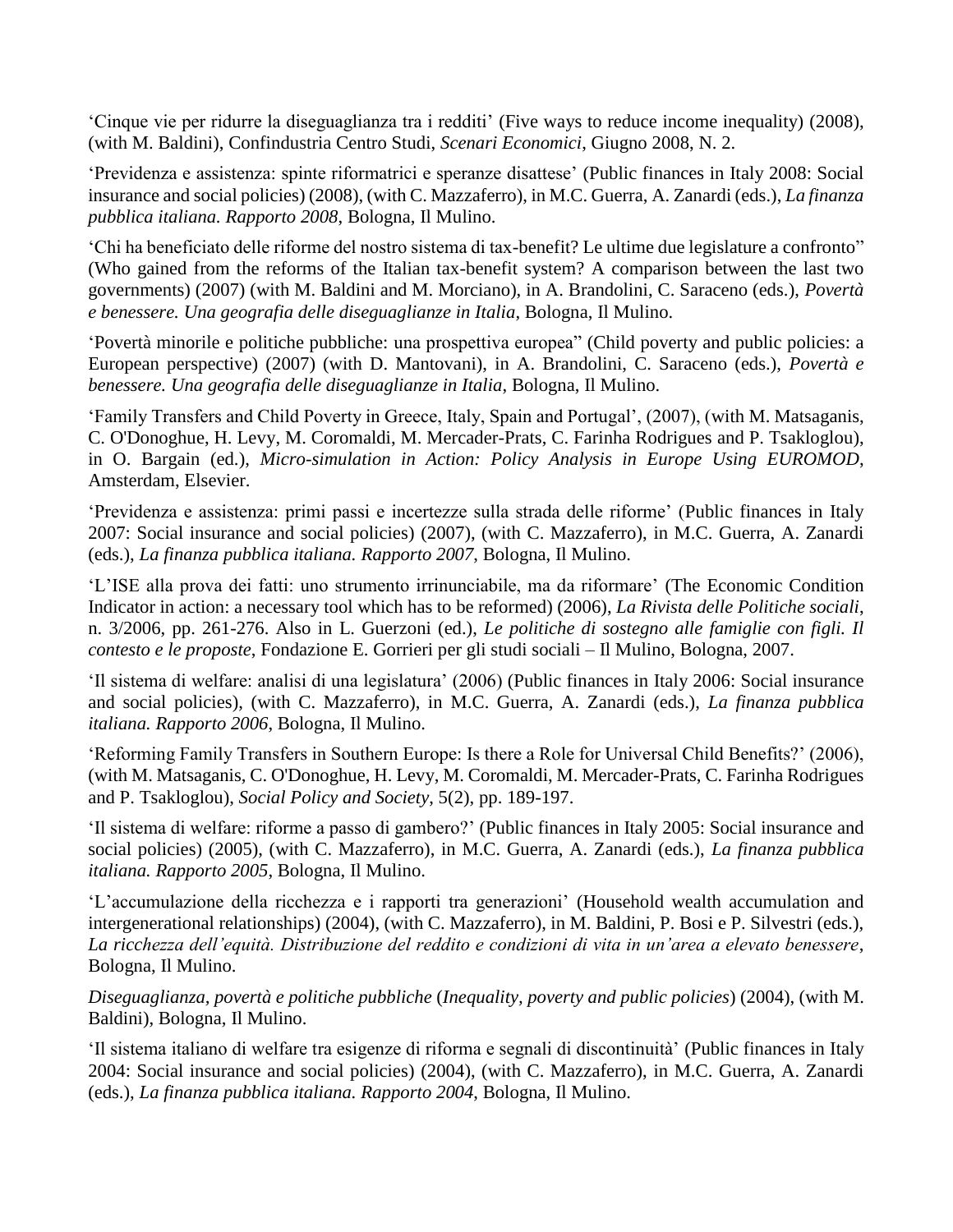'Riforma del welfare: una legislatura persa' (Welfare reform in Italy: a lost chance for the government in power) (2003), (with P. Onofri), *Italianieuropei*, vol. 4/03, pp. 47-55.

'Il sistema italiano di welfare fra l'Europa e federalismo' (Public finances in Italy 2003: Social insurance and social policies) (2003), (with C. Mazzaferro), in M.C. Guerra, A. Zanardi (eds.), *La finanza pubblica italiana. Rapporto 2003*, Bologna, Il Mulino.

'L'impatto distributivo della spesa per assistenza nell'Europa meridionale' (The distributive impact of social assistance expenditure in Southern Europe) (2002), (with C. O'Donoghue *et al*.), in Atella V. (ed.), *Sesto Rapporto CNEL sulla distribuzione e redistribuzione del reddito in Europa. 2001-2001*, CNEL, Roma.

'Targeting Welfare in Italy: Old Problems and Perspectives on Reform' (2002), (with M. Baldini and P. Bosi), *Fiscal Studies*, vol. 23, n. 1, pp. 51-75.

'La spesa per previdenza e assistenza: riforme in corso e nuovi scenari' (Public finances in Italy 2001: Social insurance and social policies) (2001), (with C. Mazzaferro), in L. Bernardi, A. Zanardi (eds.), *La finanza pubblica italiana. Rapporto 2001*, Bologna, Il Mulino.

L'efficacia selettiva dell'Ise e suoi effetti sulle diverse fasce di beneficiari' (The selective effectiveness of the Economic Condition Indicator and its effects on different groups of beneficiaries) (2000), (with M. Baldini), *L'Assistenza Sociale*, n. 2/3 aprile-settembre 2000, pp. 31-53.

'La spesa per la protezione sociale: interventi settoriali o nuovi modelli?' (Public finances in Italy 2000: Social insurance and social policies) (2000) (with C. Mazzaferro), in L. Bernardi (ed.), *La finanza pubblica italiana. Rapporto 2000*, Bologna, Il Mulino.

*Selettività e assistenza sociale. Vecchi e nuovi criteri di means-testing nella spesa di welfare in Italia* (*Selectivity and social assistance. Old and new means-testing criteria in the Italian welfare expenditure*) (2000), (ed.), Milano, Franco Angeli.

'Distribuzione personale del reddito e tassazione progressiva' (Personal distribution of income and progressive taxation) (2000), in P. Bosi (ed.), *Corso di scienza delle finanze*, Bologna, Il Mulino, Second edition.

'Previdenza e assistenza: le ultime misure e gli scenari futuri' (Public finances in Italy 1999: Social insurance and social policies) (1999), (with C. Mazzaferro), in L. Bernardi (ed.), *La finanza pubblica italiana. Rapporto 1999*, Bologna, Il Mulino.

'Politiche assistenziali' (Social assistance policies) (1998), in *Enciclopedia dell'Economia,* Novara, Istituto Geografico De Agostini.

'La spesa pubblica per l'assistenza in Italia. L'impatto distributivo e sulla povertà' (Social assistance in Italy. The redistributive impact) (1998), *Industria e Sindacato*, XL(7), pp. 13-18.

'Previdenza e assistenza: gli interventi adottati ed i problemi aperti' (Public finances in Italy 1998: Social insurance and social policies) (1998), (with C. Mazzaferro), in L. Bernardi (ed.), *La finanza pubblica italiana. Rapporto 1998*, Bologna, Il Mulino.

'Selettività o universalismo? Il dilemma delle politiche assistenziali' (Selectivity or universalism? The dilemma of social assistance) (1998), *Politica economica*, XIV(1): 65-96.

'Modelli di microsimulazione dinamici e analisi di lungo periodo delle politiche fiscali' (Dynamic Microsimulation Models and Long Run Analysis of Fiscal Policy) (1996), in G. Muraro e M. Rey (eds.), *Ineguaglianza e Redistribuzione*, Milano, F. Angeli.